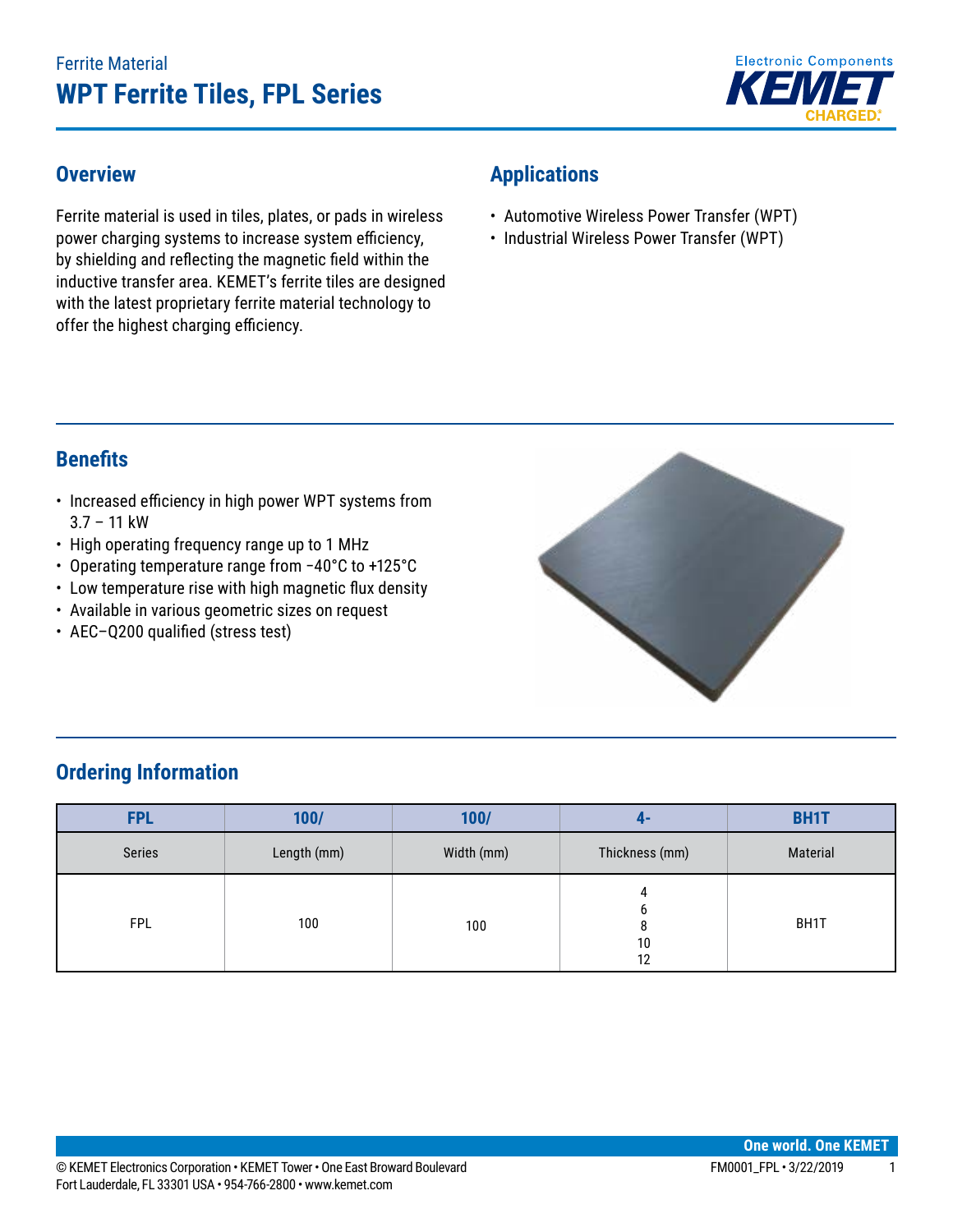

# **Environmental Compliance**

All KEMET ferrite tiles are RoHS compliant.



### **Material Characteristics**

| <b>Item</b>                                       | <b>Property</b> | <b>Conditions</b> |                 | <b>Material Characteristics</b> |
|---------------------------------------------------|-----------------|-------------------|-----------------|---------------------------------|
| <b>Initial Permeability</b>                       | ui              | $23^{\circ}$ C    |                 | 3000 ± 25%                      |
|                                                   | Pcy             |                   | $23^{\circ}$ C  | 345 KW/m3                       |
| Core Loss                                         |                 | 100 kHz<br>200 mT | $80^{\circ}$ C  | 320 KW/m3                       |
|                                                   |                 |                   | $100^{\circ}$ C | 330 KW/m3                       |
|                                                   |                 |                   | $120^{\circ}$ C | 370 KW/m3                       |
| <b>Curie Temperature</b>                          | Tc              |                   |                 | $220^{\circ}$ C                 |
|                                                   | <b>Bms</b>      | $1,200$ A/m       | $23^{\circ}$ C  | 520 mT                          |
| <b>Effective Saturation Magnetic Flux Density</b> |                 |                   | $100^{\circ}$ C | 410 mT                          |
| <b>Effective Saturation Coercive Force</b>        | Hc              | $23^{\circ}$ C    |                 | $8.5$ A/m                       |
| Density                                           | d               |                   |                 | 4,900 kg/m3                     |

# **Table 1 – Ratings & Part Number Reference**

| <b>Part Number</b> | <b>Power (kW) Reference</b> |     |      | <b>Material</b> | Weight (g) |
|--------------------|-----------------------------|-----|------|-----------------|------------|
| FPL100/100/4-BH1T  | 3.7                         |     |      |                 | 195        |
| FPL100/100/6-BH1T  |                             |     |      |                 | 295        |
| FPL100/100/8-BH1T  |                             | 7.2 |      | BH1T            | 395        |
| FPL100/100/10-BH1T |                             |     | 11.0 |                 | 490        |
| FPL100/100/12-BH1T |                             |     |      |                 | 590        |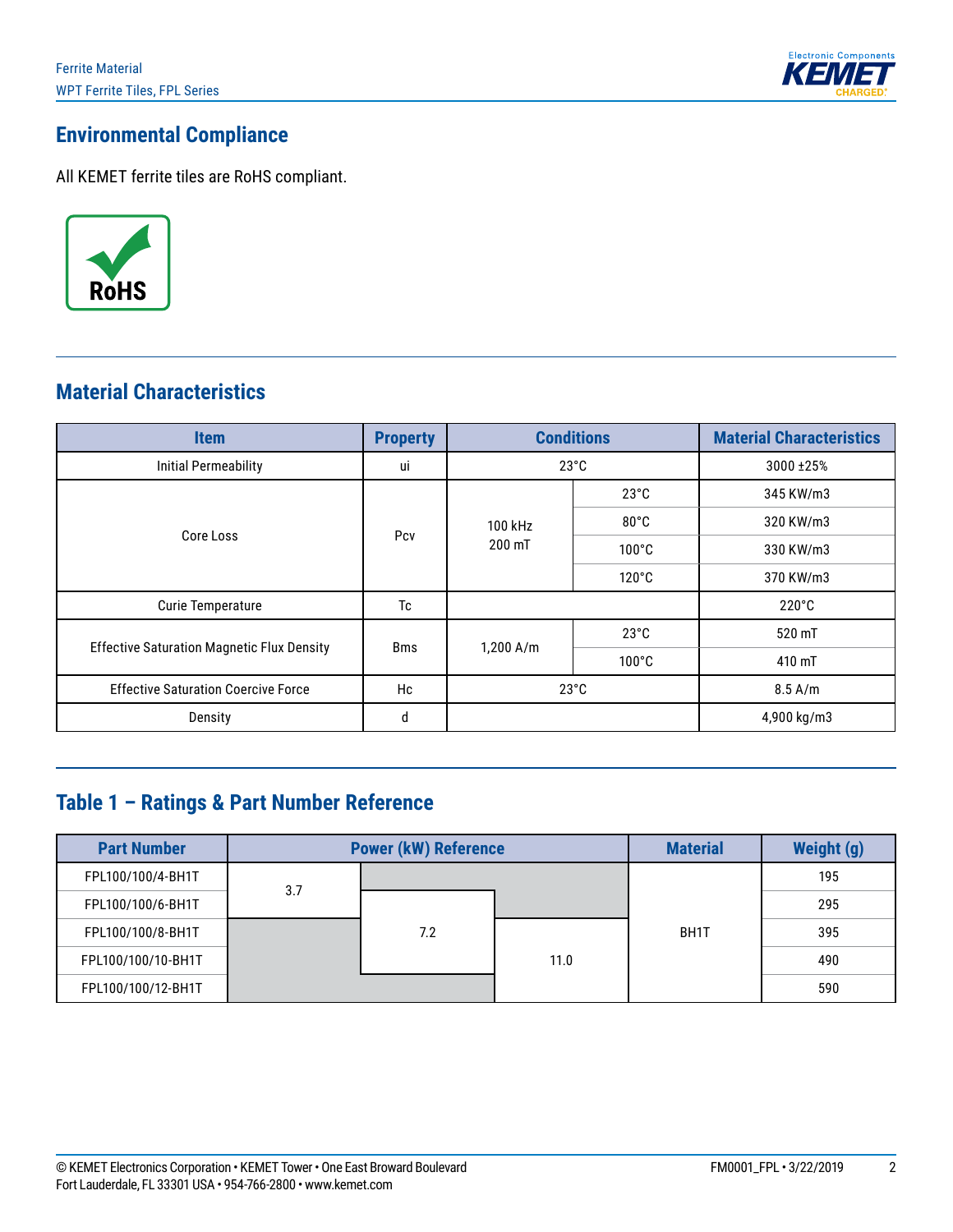

# **Dimensions – Millimeters**



|                    | <b>Dimensions (mm)</b> |     |    |  |
|--------------------|------------------------|-----|----|--|
| <b>Part Number</b> | χ                      |     |    |  |
| FPL100/100/4-BH1T  | 100                    | 100 |    |  |
| FPL100/100/6-BH1T  | 100                    | 100 |    |  |
| FPL100/100/8-BH1T  | 100                    | 100 |    |  |
| FPL100/100/10-BH1T | 100                    | 100 | 10 |  |
| FPL100/100/12-BH1T | 100                    | 100 |    |  |

## **Frequency Characteristics**



#### Permeability vs. Frequency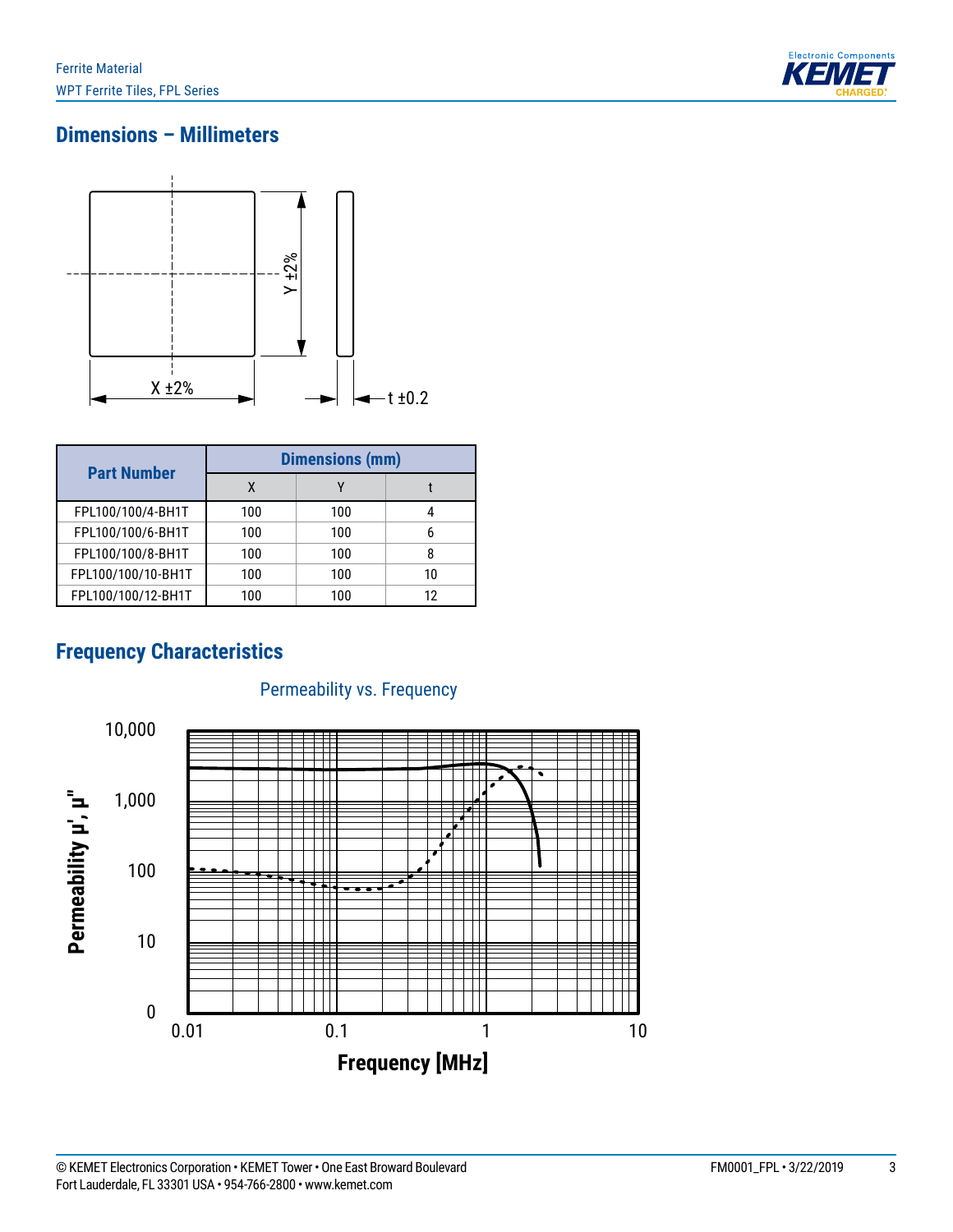

## **Frequency Characteristics cont.**

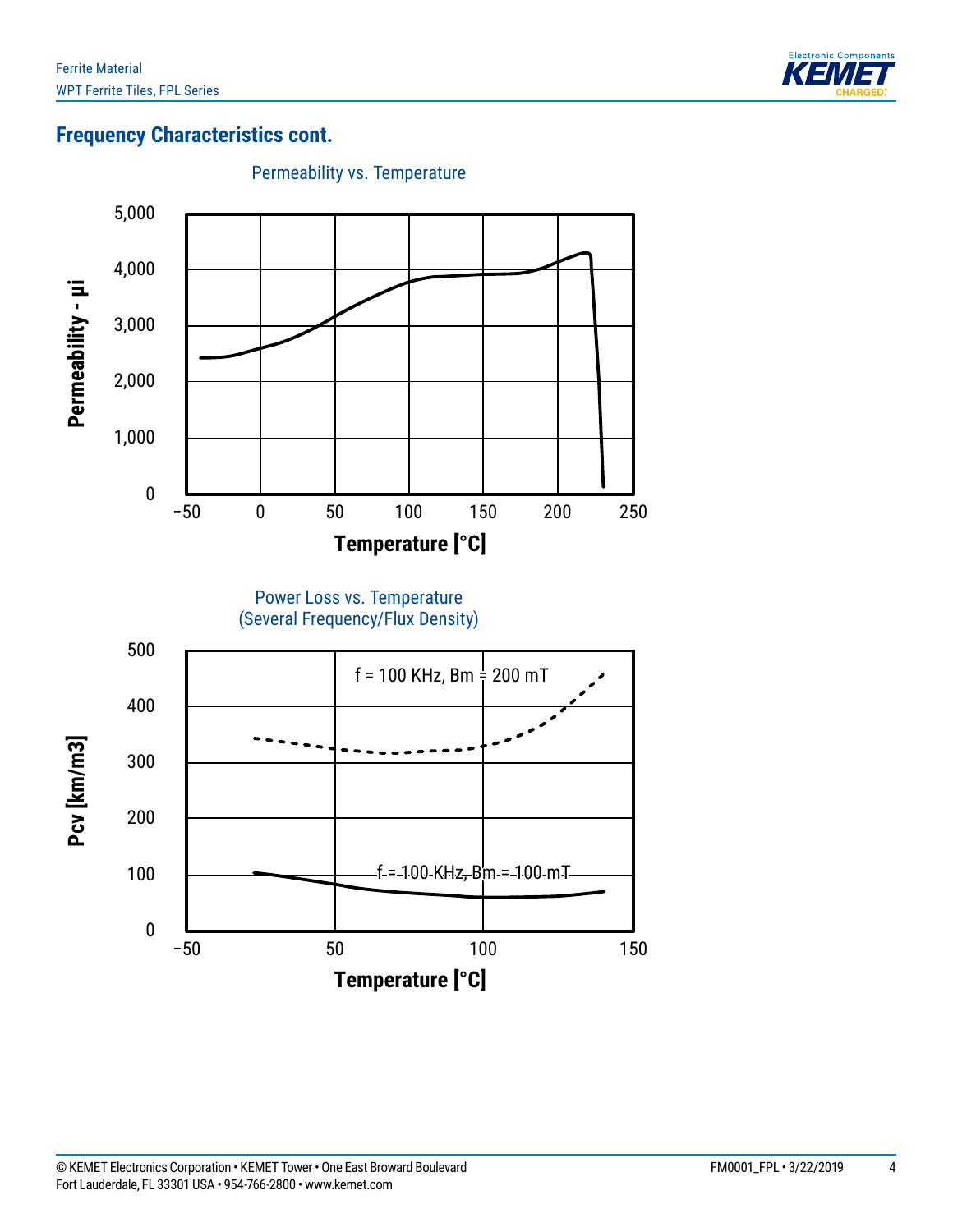

#### **Frequency Characteristics cont.**





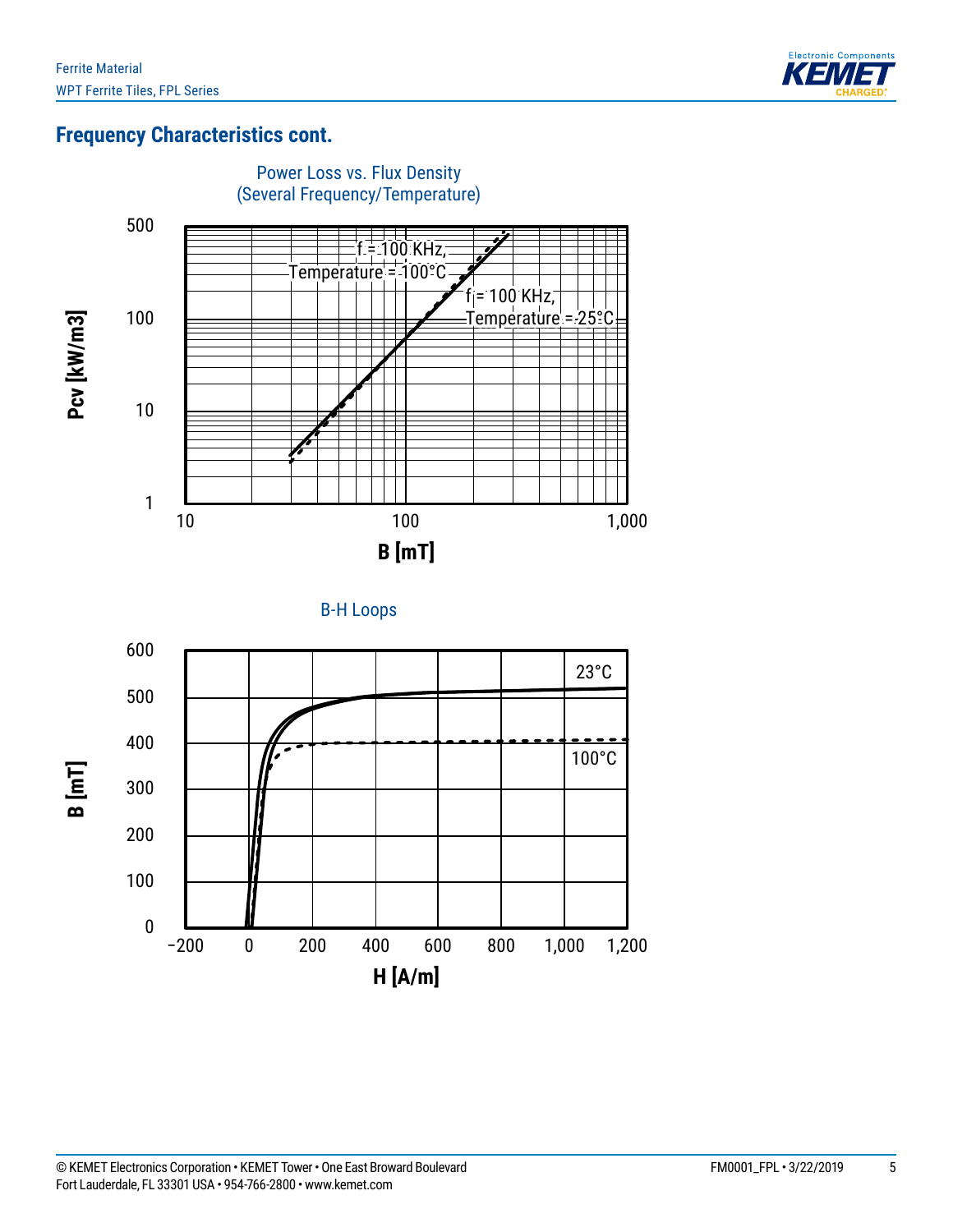

# **Packaging**

| <b>Part Number</b> | <b>Packaging Type</b> | <b>Pieces per Box</b> |  |
|--------------------|-----------------------|-----------------------|--|
| FPL100/100/4-BH1T  | Bulk                  | 16                    |  |
| FPL100/100/6-BH1T  | Bulk                  | 16                    |  |
| FPL100/100/8-BH1T  | <b>Bulk</b>           | 16                    |  |
| FPL100/100/10-BH1T | Bulk                  | 12                    |  |
| FPL100/100/12-BH1T | <b>Bulk</b>           | 12                    |  |

#### **Handling Precautions**

#### **Sinter Material**

Make sure to handle it carefully as it has low tolerance for impact (e.g., being knocked over or dropped), which may cause it to break or chip. Using it while being unaware it is broken will result in degradation of its properties and in heat release. In addition, chipped fragments may provoke injuries or get in the eyes, if not protected.

#### **Magnetic Material**

Due to its magnetic substance, if in the vicinity of a strong magnet, the ferrite core will be attracted to it with great acceleration, and it might be destroyed by the impact. Be cautious, as a finger, or the like, might also be crushed between the two.

The ground surface of the ferrite tile has sharp edges, as bevel would decrease the performance. In addition, there may be a minute amount of burr. Careless handling may lead to injury.

- Do not apply force to the ferrite tile beyond the prescribed amount to avoid chipping or breaking the core.
- Do not allow the ferrite tile and jigs or two tiles to collide or it may destroy the cores.
- "• When securing the ferrite tile, do not apply stress beyond the necessary amount.

Falling to observe this may break or chip the core, reducing its properties."

- Do not expose the ferrite tile to rapid temperature extremes. Thermal shocks may break or chip the core, reducing its properties. Temperature fluctuations should also be minimized to avoid condensation on the parts.
- Some ferrite tiles are heavy. Limit the height when stacking the packing boxes to avoid having them fall over. When moving or transporting the packing boxes, take precautions to prevent injury or backache.
- Care should be taken to isolate it from vibration when transporting.
- The ferrite material should not be placed in the mouth. Make sure to keep it away from young children.

Ferrite tiles should be stored in normal working environments. Avoid exposure to rapid temperature changes, high humidity, corrosive atmospheres, dust and humidity.

KEMET recommends that maximum storage temperature not exceed 40°C and maximum storage humidity not exceed 70% relative humidity and atmospheres should be free of chlorine and sulfur bearing compounds. Avoid also storage near strong magnetic fields as this might magnetize the product and affect its specified properties.

For optimized solderability, ferrite tile stock should be used promptly, preferably within 2 years of receipt.